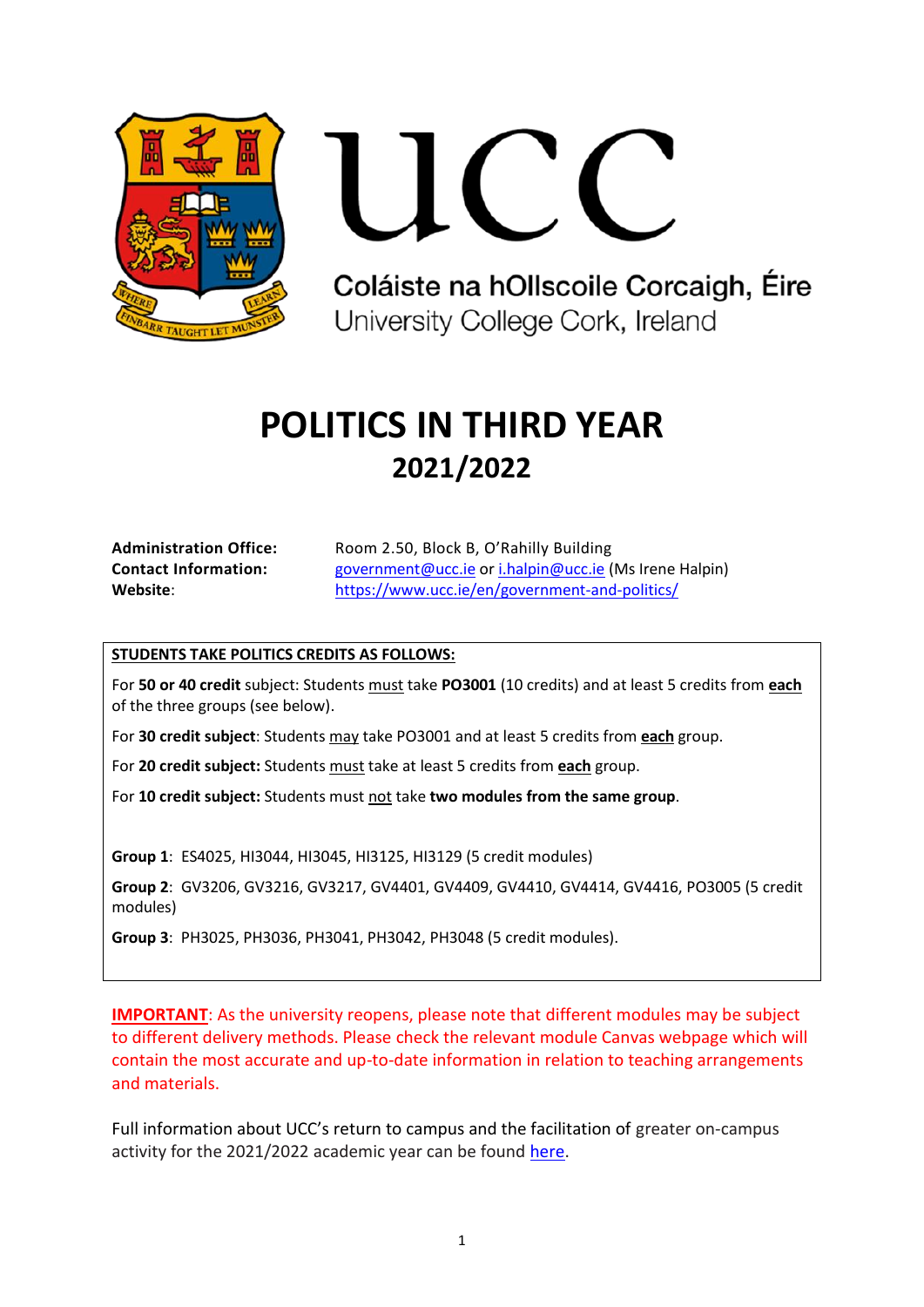## **PO3001 (10 credits) DISSERTATION** (online module)

*Lecturers:* Dr Mary C. Murphy, Department of Government and Politics; Dr David Fitzgerald, School of History; Dr Jason Dockstader, Department of Philosophy

*Module Objective*: To equip students with a detailed knowledge of one particular subject within politics; to develop students' capacity to undertake independent political research in their own research time and in consultation with an academic supervisor.

*Assessment*: Total Marks 200: (1,000-word research proposal (20 marks), presentation (20 marks) and 9,000-word dissertation (160 marks)).

*Lecture schedule*: Wednesday 10.00 – 11.00 (ONLINE) (link will be available on Canvas) **NB**: The first class on Wednesday 15<sup>th</sup> September 10-11am will be a general introduction to BA Politics Year 3 and the HDip Arts (Politics). Classes are delivered in the first semester only. Student research continues in the second semester.

## **FIRST SEMESTER MODULES**

**ES4025 Ireland & International Relations: From independence to globalisation** *Lecturer:* Dr Mervyn O'Driscoll, School of History

**Module Content**: Irish foreign policy (political, diplomatic and economic); role of regional and international institutions; case studies; the relationship between values, interests, identity and foreign policy; foreign policy formulation; theoretical approaches.

## *Lecture Schedule:*

| Wednesday | $12.00 - 13.00$ C WW 9 |                           |
|-----------|------------------------|---------------------------|
| Thursday  |                        | 15.00 - 16.00 C CPB LG52* |

## **HI3044 International Relations I**

*Lecturer:* Dr Mervyn O'Driscoll, School of History

*Module Objective*: To apply the concepts of international relations to the development of the post-1945 world.

Lecture Schedule: Thursday 16.00 – 18.00 C\_BOOLE\_1

## **HI3045 The Politics of Church and State**

*Lecturer:* Dr Andrew McCarthy, School of History

*Module Content*: This course examines selected themes in the history of church-state relations and focuses on the role of the churches in the political, social, educational and cultural life of the country. The lectures will also examine the question of tolerance in Irish society with particular reference to case studies.

**Lecture Schedule**: Wednesday 15.00 - 17.00 C Kane B10A (TBC)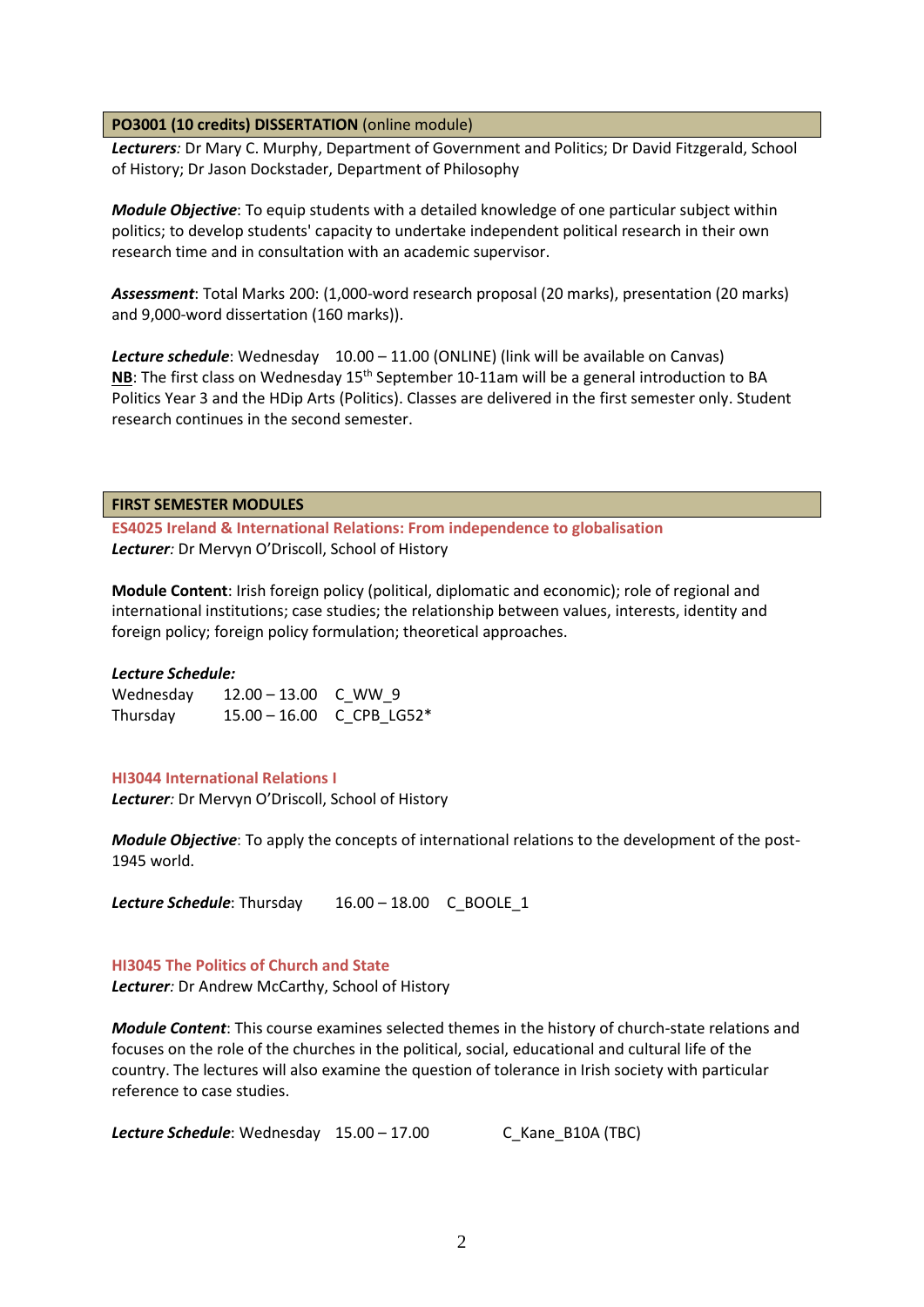#### **GV3216 Contemporary Ecological and Anti-Capitalist Politics**

*Lecturer*: Dr Laurence Davis, Department of Government and Politics

*Module Content*: The module covers both political theory and practice. It begins with an examination of key features distinctive to contemporary green and anti-capitalist theories, and proceeds to analyse the relationship between the two. The remainder of the module is focused on providing students with a structured overview of some of the major varieties of contemporary ecological and anti-capitalist politics**.**

Lecture Schedule: Wednesday 14.00 – 16.00 C FSB 322

## **GV4401 Global Governance I**

*Lecturer:* Prof Andrew Cottey, Department of Government and Politics.

*Module Content*: The institutions of global governance and contemporary policy debates surrounding global governance.

#### *Lecture Schedule*:

| Tuesday  | 13.00 - 14.00 C ELECT L1*             |  |
|----------|---------------------------------------|--|
| Thursday | $12.00 - 13.00$ C AL G30 <sup>*</sup> |  |

#### **GV4409 Political Ideologies & Society Change**

*Lecturer:* Dr Laurence Davis, Department of Government and Politics

*Module Content*: In this module students critically examine some of the leading political ideologies of our time and assess their significance as catalysts for social change. In addition to focusing on selected ideologies and the core commitments that underpin and give distinctive shape to them, the module also analyses contemporary popular mobilisations inspired by these ideologies and their linkages to on-going struggles for and against political power.

Lecture Schedule: Wednesday 11:00 13:00 C CONN S3A

#### **GV4414 Contemporary Debates in Ireland**

*Lecturer*: Dr Liam Weeks, Department of Government and Politics

*Module Content*: This module examines debates around a number of contemporary issues in Irish politics. These primarily centre on institutional and behavioural issues, such as the constitution, the parliament, political culture and elections.

Lecture Schedule: Tuesday 11.00 – 13.00 C\_CONN\_S3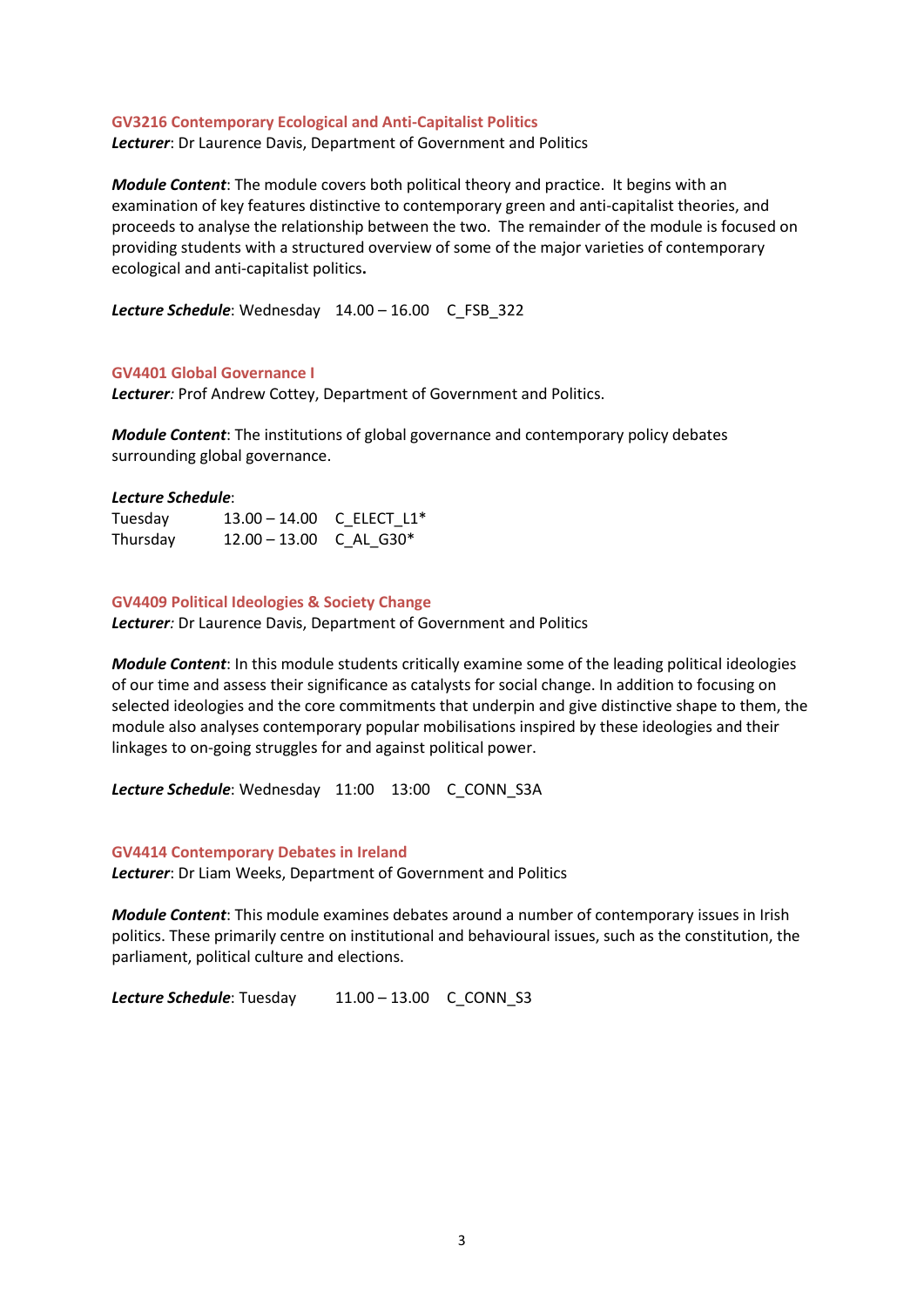## **PH3025 Political Philosophy in Theory and Practice**

*Lecturer:* Dr Vittorio Bufacchi, Department of Philosophy

*Module Content*: This module explores the problems involved with accomplishing political ideals (theory) in actual political institutions (practice).

## *Lecture Schedule*:

| Tuesday  | $16.00 - 17.00$ | C FSB 322 |
|----------|-----------------|-----------|
| Thursday | $13.00 - 14.00$ | C_WGB_G04 |

## **PH3036 Moral Psychology 1**

*Lecturer:* Dr Jason Dockstader and Dr Alessandro Salice, Department of Philosophy

*Module Objective*: To introduce students to some of the most influential thinkers and themes in the history of moral psychology.

## *Lecture Schedule*:

| Monday   | $12.00 - 13.00$ | C ORB 123 |
|----------|-----------------|-----------|
| Thursday | $11.00 - 12.00$ | C WW 9    |

## **PH3042 Professional Ethics**

*Lecturer:* Dr Kian Mintz-Woo, Department of Philosophy

*Module Objective*: To provide an understanding of the key issues and challenges in professional and business ethics.

## *Lecture Schedule*:

| Monday    | $14.00 - 15.00$ | C WW6     |
|-----------|-----------------|-----------|
| Wednesday | $11.00 - 12.00$ | C ORB 255 |

## **SECOND SEMESTER MODULES**

**HI3125 Nuclear Politics and Proliferation**  *Lecturer:* Dr Mervyn O'Driscoll, School of History

*Module Content*: The concept of the 'First' and 'Second' nuclear ages are introduced in addition to questions about proliferation's impact on world security, crisis decision making, the bombing of Hiroshima and Nagasaki, deterrence, arms control, civil-military nuclear links, the non-proliferation regime, nuclear safeguards, and 'new' nuclear threats (smuggling and terrorism). Recent and contemporary case studies such as Iraq, Iran and North Korea will be considered.

Lecture Schedule: Tuesday: 14.00 – 16.00 Room TBC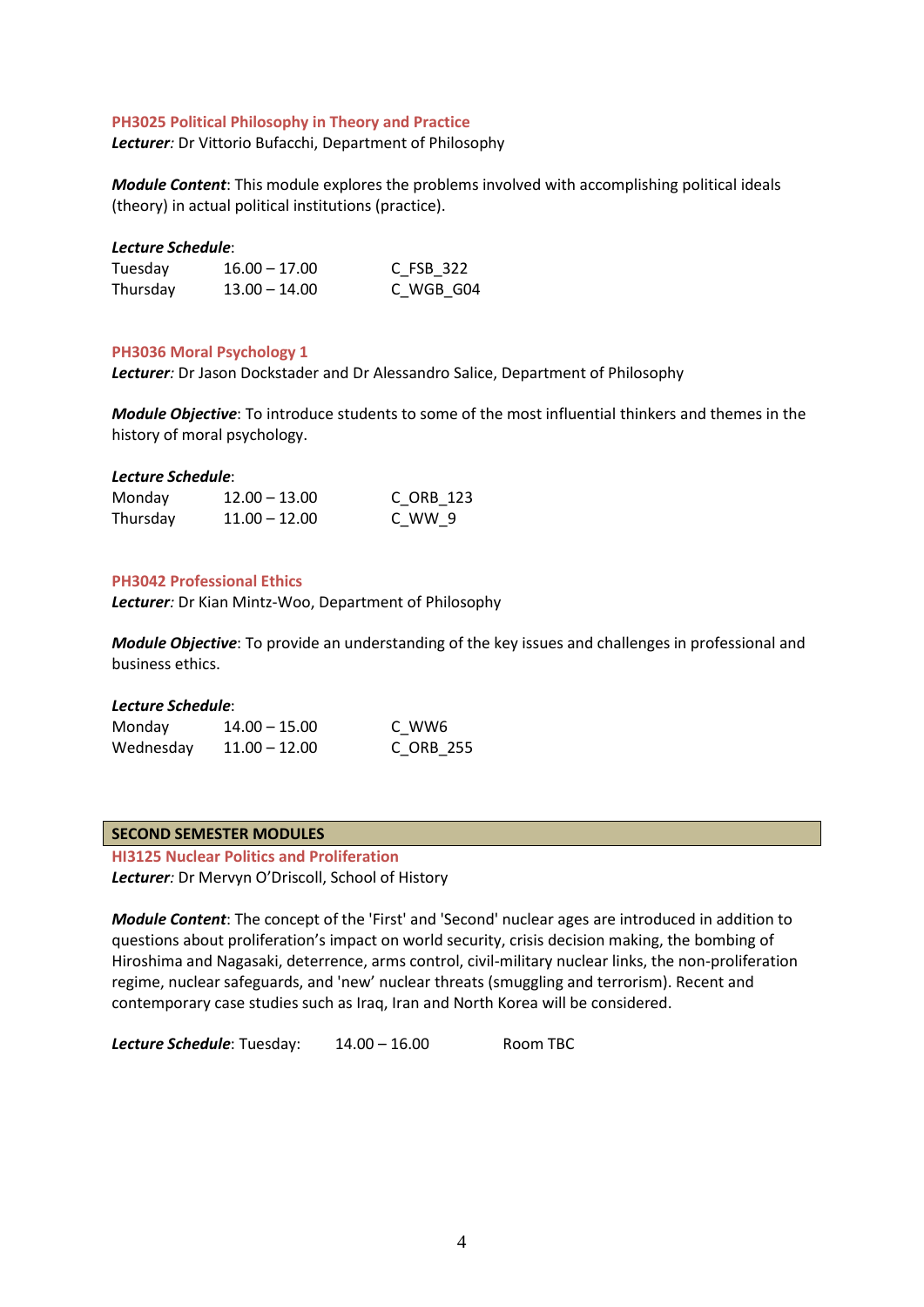# **HI3129 US Military Intervention and Memory after the Vietnam War (1975-2017)**

*Lecturer:* Prof. David Ryan, School of History

*Module Content*: The Vietnam War had a profound impact on US society, culture and foreign policy. The course will examine the impact of the Vietnam War on US intervention in regional conflicts since 1968, including the US interventions in Iraq and Afghanistan. The formation and impact of US collective memory on US policy makers had a profound influence on the choice of strategies and tactics pursued by the presidents from Ford to Obama, yet US leadership and credibility also remained central to their considerations.

## *Lecture Schedule*:

| Tuesday |  | 09:00 10:00 Room TBC     |
|---------|--|--------------------------|
| Monday  |  | 14:00   15:00   Room TBC |

## **GV3206 Politics in Northern Ireland**

*Lecturer:* Dr Clodagh Harris, Department of Government and Politics

*Module Content*: This module provides an overview of the actors involved in the Northern Ireland conflict. The conflict is assessed in detail, with a concentration on causes and effects. The constitutional and institutional structures established under the Good Friday Agreement are critically evaluated.

## *Lecture Schedule*:

| Wednesday | $15.00 - 16.00$ | Room TBC |
|-----------|-----------------|----------|
| Wednesday | 16.00 - 17.00   | Room TBC |

## **GV3217 Global Political Economy – Finance**

*Lecturer:* Dr Theresa Reidy, Department of Government and Politics

*Module Content*: This module will explore contemporary issues of finance and security using a political economy framework. It will consider globalisation and its consequences for the operation of the international economy in the twenty first century.

## *Lecture Schedule*:

| Monday | $09.00 - 10.00$ Room TBC |  |
|--------|--------------------------|--|
| Monday | $10.00 - 11.00$ Room TBC |  |

## **GV4410 Democracy: Theories and Innovations**

*Lecturer:* Dr Clodagh Harris, Department of Government and Politics

*Module Content*: Students will examine contemporary 'democratic malaise' and discuss competing definitions and theories of democracy. They will then be introduced to the various models of democracy examining them normatively, empirically and in praxis. This will include an examination of democratic innovations that have emerged in recent decades both nationally and internationally to widen and deepen citizens' participation in political decision making.

Lecture Schedule: Wednesday 09.00 - 11.00 CONN\_S5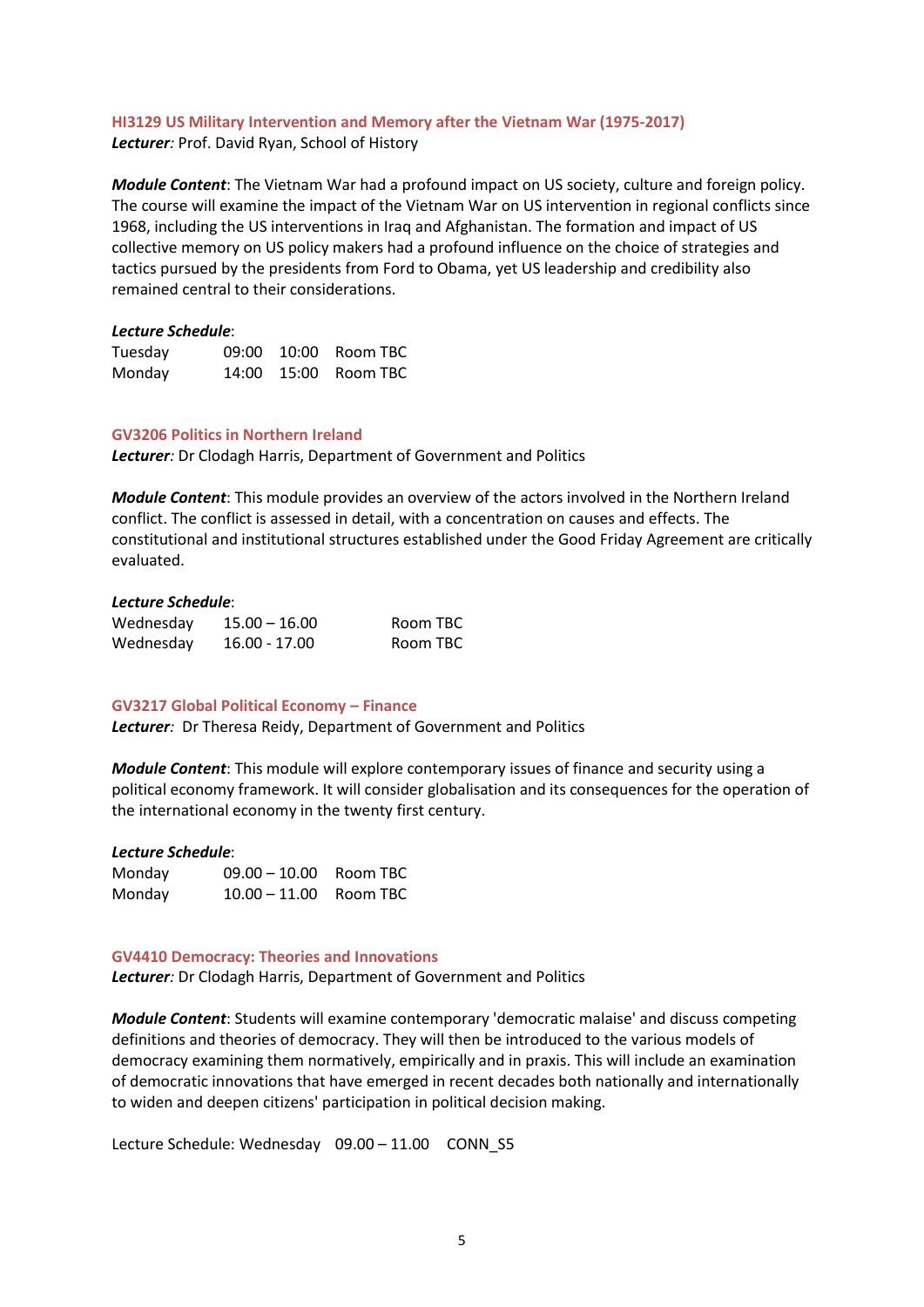## **GV4416 European Security**

*Lecturer*: Prof Andrew Cottey, Department of Government and Politics

*Module Content*: Theoretical perspectives on European security; European security institutions (in particular NATO and the European Union); relations between Russia and the West; contemporary European security issues.

Lecture Schedule: Tuesday: 12.00 - 14.00 Room TBC

## **PO3005 Issues in Irish Politics 2**

*Lecturer:* Dr Fiona Buckley, Department of Government and Politics

*Module Content***:** This module examines current issues in Irish politics, specifically understanding of contemporary political behaviour and decision-making.

Lecture Schedule: Tuesday 10.00 - 12:00 Room TBC

## **PH3041 Moral Psychology 2**

*Lecturer*: Dr Alessandro Salice, Department of Philosophy

*Module Content*: This module introduces students to current philosophical debates in moral psychology, including how and why the human disposition to make and act on moral judgments evolved, on relationships between moral emotions and reasoning about moral judgments, and on the role of moral feelings, opinions, and expressions in social and political psychology.

## *Lecture Schedule*:

| Wednesday: | $13.00 - 14.00$ | Room TBC |
|------------|-----------------|----------|
| Thursday:  | $10.00 - 11.00$ | Room TBC |

**PH3048 Moral Philosophy in Theory and Practice** *Lecturer:* Dr Kian Mintz-Woo, Department of Philosophy

*Module Content*: Students will gain a clearer understanding of foundational moral theories. The module will explore basic concepts and theories of moral philosophy. This will provide the basis for critical discussion of issues such as the difference between theories focussed on rights, on goodness, and on virtue. Students will consider various contemporary cases where the theories can have different implications.

## *Lecture Schedule*:

| Wednesday | $10.00 - 11.00$ | Room TBC |
|-----------|-----------------|----------|
| Thursday  | $15.00 - 16.00$ | Room TBC |